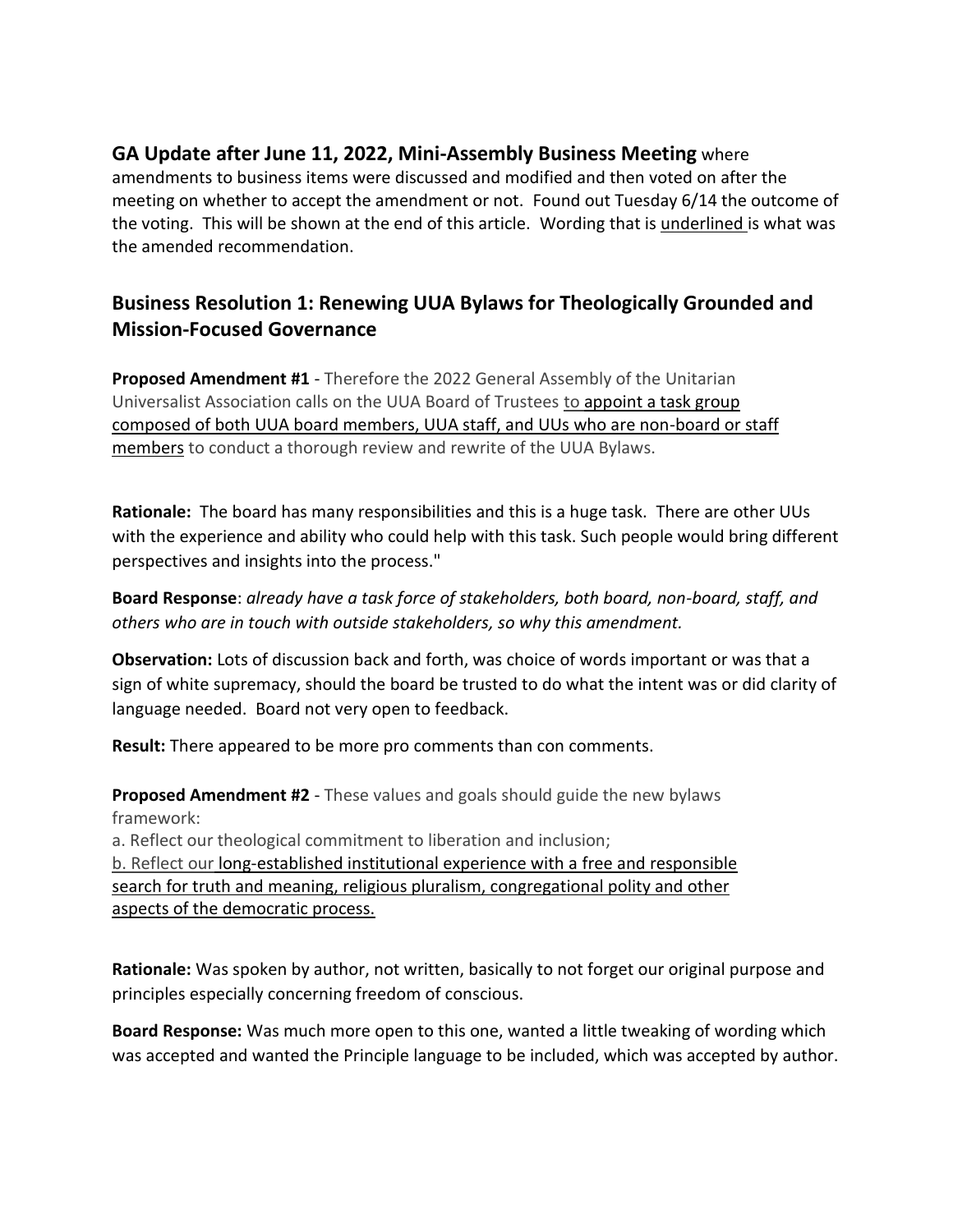**Observation:** Lots of pro comments about this, comments about how freedom of conscious in particular seems to be attacked lately and we don't want to lose this, ok with addition of *search for truth and meaning*.

**Result:** This appeared to be an easy win, so will be surprised if the amendment does not pass.

**Proposed Amendment #3 -** Therefore the 2022 General Assembly of the Unitarian Universalist Association calls on the UUA Board of Trustees to conduct a thorough review and rewrite of the UUA Bylaws. This review should involve stakeholders in collaborative discernment and conversation about considered changes. A progress report of the UUA Bylaw review detailing which changes are being considered will be issued by the Board of Trustees at least annually beginning in 2023 prior to the annual General Assembly. This report should include the rationale for each change.

**Rationale:** This resolution states a replacement of the UUA Bylaws is expected and not just a major rewrite. The members and congregations of UUA will need time to review and understand what changes are being considered. Having been involved in bylaws revisions in my home congregation and in a number of other organizations, I understand the time it takes to properly update bylaws. We need to give all the stakeholders time to understand the considered changes. It will smooth the process of adoption."

**Board Response:** A lot of word changes to this amendment and what you see above is the final result. Board members very defensive, wanting to know why, and how much detail, trying to make it sound like the author wanted all UUs to vote on every little comma or period change. They said it felt, "controlling" and like a "mandate" as opposed to a request. Finally, Rev. Susan Gray stepped up and essentially said, Hey, what is being asked for is a simple progress report of where you all are in the process, it could be as simple, we haven't gotten very far this year. The author agreed to this interpretation of Rev. Gray and the rest of the board calmed down.

**Observations:** A lot of discussion with this one too. It was interesting to note that many of the cons were from delegates on the East Coast or Florida and the further West you got across the nation, the more accountability from the board was wanted and the more pros you got.

**Result:** Fairly positive. Once Rev. Gray stepped and said, this isn't unreasonable, the board simmered down and then it seemed all was ok.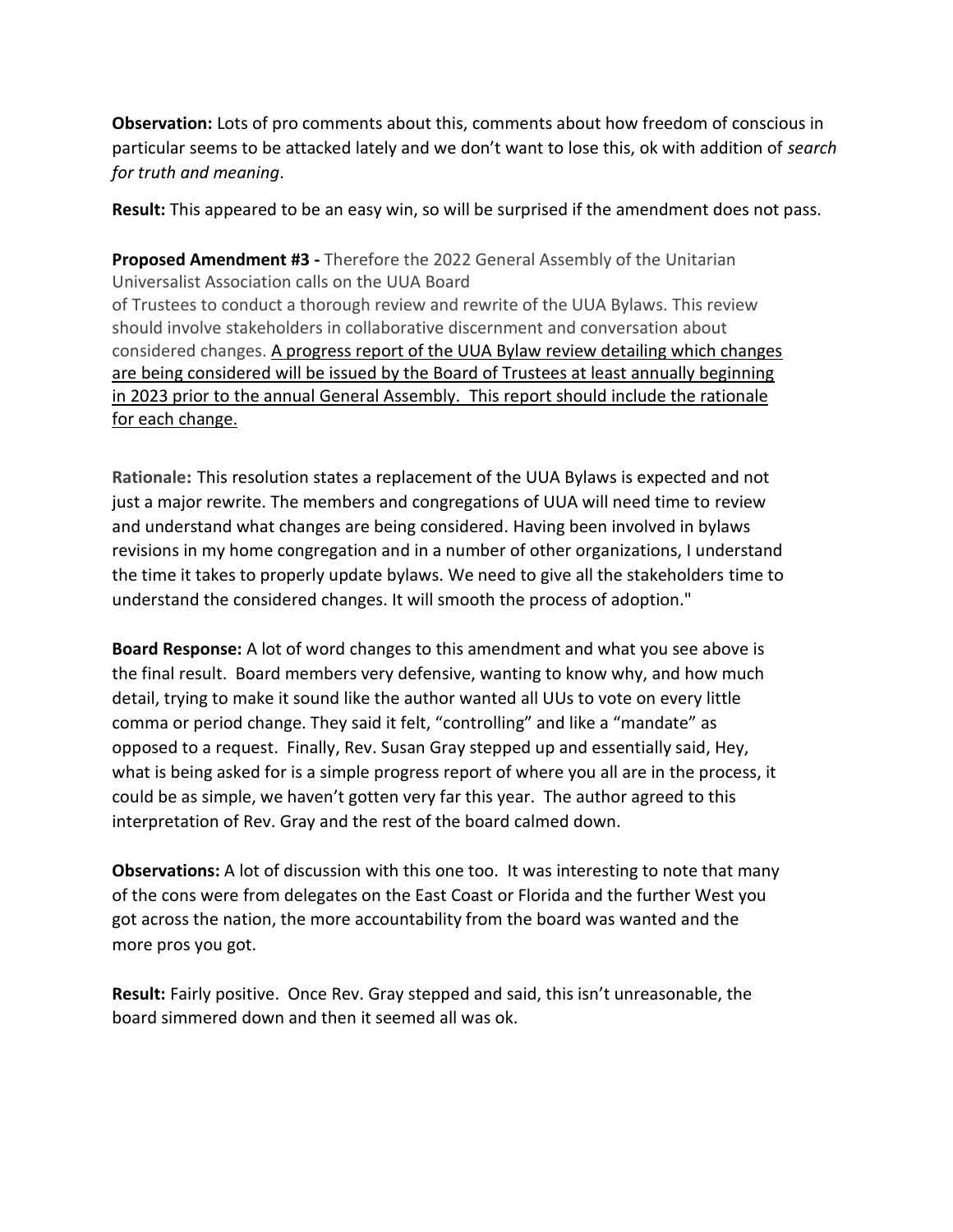**No Proposed Amendments to Business Resolution #2: General Assembly Planning Committee**

## **UUA Bylaw Rule Change G-9.13.10 - Election Campaign Practices Committee**

**Proposed Amendment #4 –** *this was in two parts, and appeared a little confusing as there were removals and additions, but here it is clear as can be made out:* 

*This:* Candidates adjudicated to be in serious violation of **Bylaw rules under Section 9.13** [Rule G9.13.6(c)] may have their names removed from the ballot. Any such [action pursuant to rule G-9.13.10(c)] **removal** shall be reported to the Board and to the General Assembly. Such [adjudication] **removal** by the ECPC would be subject to automatic review by the Board Executive Committee according to the provisions of Rule G-9.13.10(d).

*Recommended to change to this:* **ECPC sanctions shall not apply to exploratory or petition gathering activities prior to campaign organizational meetings or fundraising. Subsequently, however, any** candidates adjudicated to be in serious violation of **applicable Bylaw rules under Section 9.13** [Rule G9.13.6(c)] may **be recommended for removal** [have their names removed] from the ballot. [Any such action pursuant to rule G-9.13.10(c) shall be reported to the Board and to the General Assembly.] Such [adjudication] **a recommendation** by the ECPC **shall** [would] be **received as an** [subject to] automatic **appeal** [review] by the Board Executive Committee according to the provisions of Rule G-9.13.10(d).

**Rationale**: (1) This wording clarifies the confusion as to who is deemed to be a candidate for an office, hence subject to ECPC rules and sanctions, and who is not. These trigger events – campaign organizational meetings and fundraising – are common in jurisdictions across the United States. Most potential candidates conduct exploratory activities (usually personal consultations, or signature gathering in certain cases), before deciding to initiate an actual campaign.

(2) Since the appeal of a candidate's removal is automatic, it should not take effect or be publicized until after the appeal. This is a simple matter of fairness to the candidate in case the Board Executive Committee should reverse the removal or recommend some alternative measure.

**Board Response:** "Picking a President of the Board is not a political issue but a spiritual one. So therefore this amendment makes it more political, instead of trusting the Presidential Search Committee and harder for us to enforce our rules and takes power out of the hands of the experts – The Presidential Search Committee".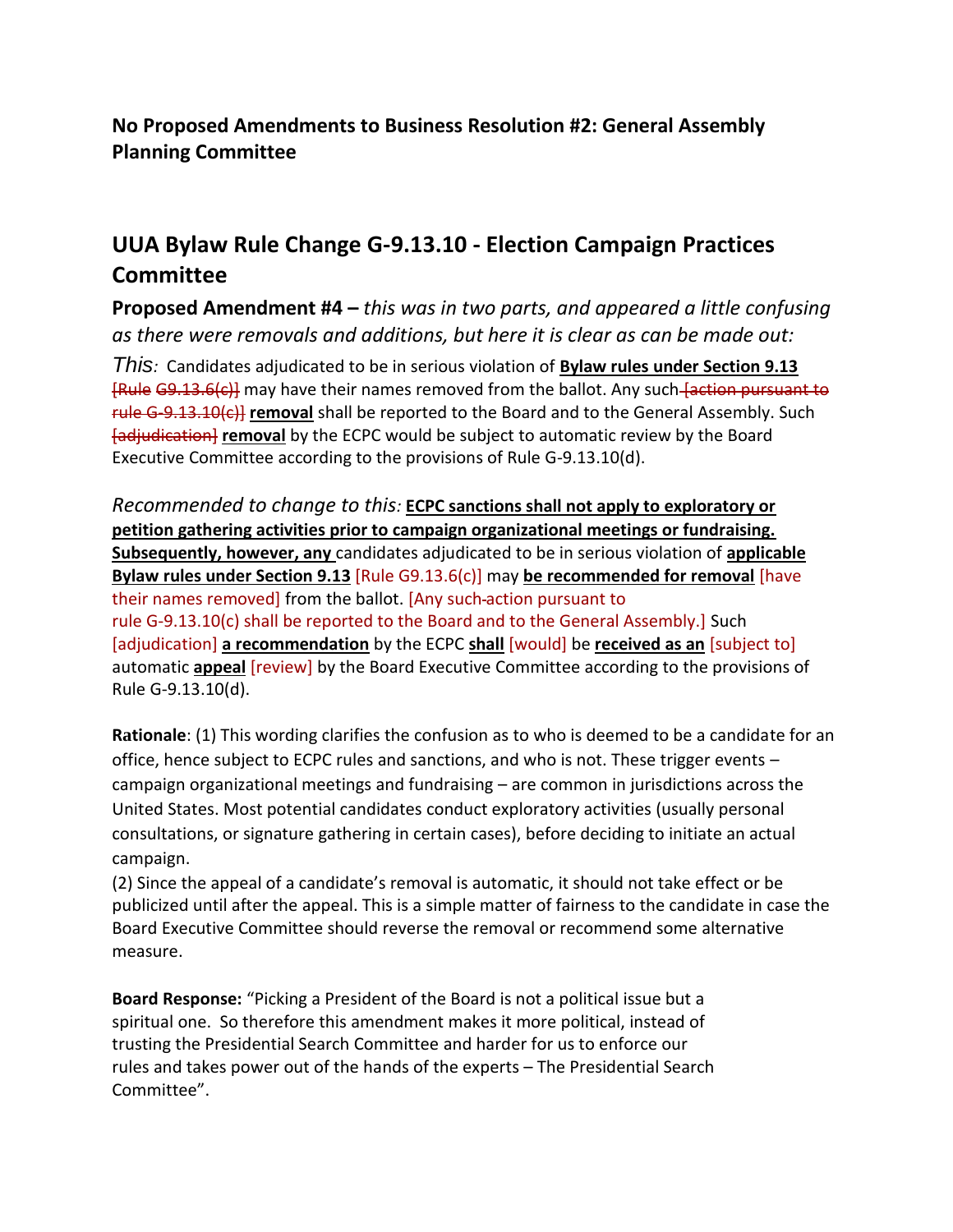**Observations:** Those pro were saying, yes it is an election that makes it political and should be run as such. Those con were saying, no, you have to trust UUA board and they know what is best and we as the laypeople don't need to.

**Result:** This will be a tough one, because if the amendment does not pass, then should the measure itself pass or not?

## **Proposed Amendment #5** - **RULE 10: ACTIONS OF IMMEDIATE WITNESS (AIWs)**

An Action of Immediate Witness (AIW) is, per Bylaw 4.16(b), a statement about a significant action, event, or development in the world that needs immediate engagement and action from UU member congregations and groups. The process for submitting an AIW, including criteria for eligibility, is set by the Commission on Social Witness (CSW) and published online https://www.uua.org/action/process/planning-aiw-ga.

Per the UUA Bylaws, up to three AIWs can be considered by the General Assembly. [If more than three proposed AIWs are eligible, the CSW will select which three to put forward for consideration by the Assembly.] **If more than three AIW's are eligible for consideration under the CSW's criteria, delegates vote to prioritize proposed Actions of Immediate Witness in a poll accessed through the delegate platform. Delegates can vote for up to three Proposed Actions of Immediate Witness, and can vote at any time while the poll is open. If such a poll is required and the CSW has not already conducted it prior to the start of General Assembly, the poll will be conducted during General Assembly. In that case, the poll opens during General Assembly and closes at 7:00 AM PT on Friday, June 24, 2022. The three proposed Actions of Immediate Witness that receive the most votes through the poll will be eligible to be added to the Final Agenda in General Session.**

**Rationale**: The delegates have for many years been the ones to choose which AIWs to admit to the final agenda. This rules change would change our rules back to the rules used in 2021 (with adjusted dates and language for the delegate platform), and are consistent with the last several years before this, as well.

**Board Response:** Asking the delegates to trust the Commission on Social Witness, and don't have to waste your time or energy on these issues.

**Observations:** Don't totally understand what AIWs are, however based on comments from other delegates, it would also eliminate the purpose of a delegate. Certainly would curtail what the delegate is responsible for during GA and would decrease the experience or reason to be a delegate.

**Result:** Appeared mixed between those who think the Commission on Social Witness should be the gatekeeper and those who think the Delegates should remain the gatekeeper.